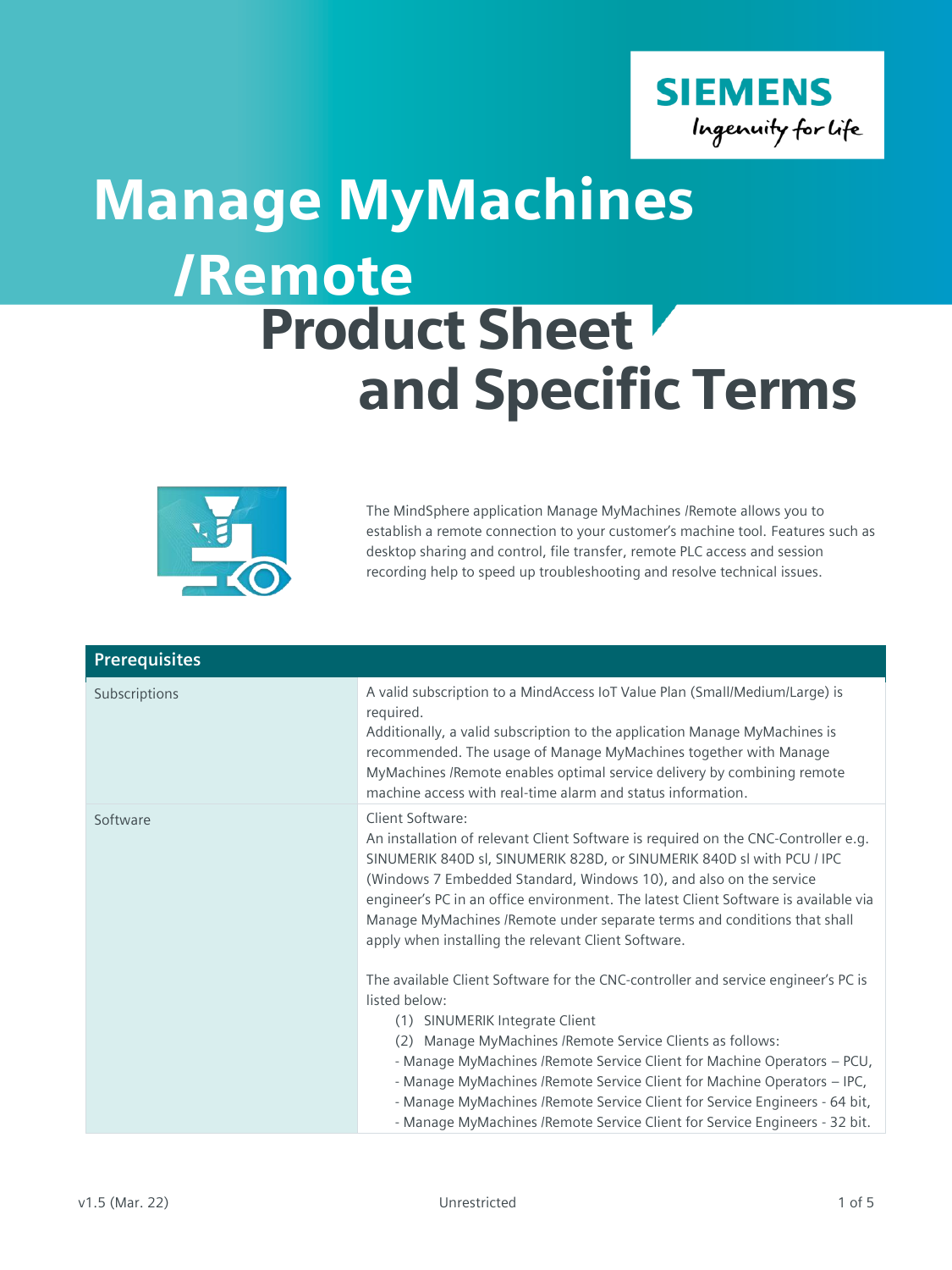|             | Instructions for usage and implementation of this Client Software in detail can<br>be found in the Manage MyMachines /Remote user documentation under<br>https://siemens.mindsphere.io/en/docs/apps.                                                                                                                                                                                 |
|-------------|--------------------------------------------------------------------------------------------------------------------------------------------------------------------------------------------------------------------------------------------------------------------------------------------------------------------------------------------------------------------------------------|
|             | Operating Software from CNC - Controller:<br>The approved firmware versions for your CNC - Controller required to enable<br>communication with your MindAccess Account and run the Manage<br>MyMachines /Remote Service Clients are listed in the user documentation<br>available under https://support.industry.siemens.com and<br>https://mindsphere.io/docs (under Apps section). |
|             | Firmware versions not listed have not been tested for the Manage MyMachines<br>/Remote Service Clients in conjunction with this application. For non-approved<br>versions, specific functionality of this application is impaired or not available.                                                                                                                                  |
| Hardware    | For a complete listing of devices compatible with this application, please<br>reference the latest Manage MyMachines / Remote user documentation at<br>https://siemens.mindsphere.io/en/docs/apps.                                                                                                                                                                                   |
| Web browser | An HTML5 capable internet browser is required (e.g. Mozilla Firefox, Google<br>Chrome or Microsoft Internet Explorer). The recommended screen resolution is<br>1024x768 or higher.<br>The Manage MyMachines /Remote Mindsphere web application is supported<br>through the use of HTML5 capable Internet browser.                                                                    |

| <b>Description</b>      |                                                                                                                                                                                                                                                                                                                                                                                                                                                                                                                                                                             |
|-------------------------|-----------------------------------------------------------------------------------------------------------------------------------------------------------------------------------------------------------------------------------------------------------------------------------------------------------------------------------------------------------------------------------------------------------------------------------------------------------------------------------------------------------------------------------------------------------------------------|
| Register machines       | Allows you to register and disconnect Manage MyMachines /Remote usage of<br>those Assets that are already connected to Manage MyMachines. Provides ability<br>to activate and deactivate automatic session recording.                                                                                                                                                                                                                                                                                                                                                       |
| Manage remote sessions  | Provides an overview of remote session information, e.g. date, duration,<br>participants, transferred files and recorded sessions.<br>Allows you to start a remote session for any Asset that has been registered for<br>Manage MyMachines / Remote usage.                                                                                                                                                                                                                                                                                                                  |
| Start new session       | Allows you to start a remote session for any Asset that has been registered for<br>Manage MyMachines /Remote usage directly from the launch page.                                                                                                                                                                                                                                                                                                                                                                                                                           |
| Application permissions | Manage MyMachines /Remote is operated in a data center in the European<br>Union (unless you are located in PRC, in which case it is operated in a data center<br>in PRC) and processes the following data:<br>• Session content data which includes screen content recordings and logging<br>information (e.g. duration, participants, session recordings, data with regards<br>to file transfers).<br>• Asset configuration data which describes the Asset (e.g. Asset name,<br>location).<br>The application performs the following activities which modify or amend Your |
|                         | Content in your MindAccess Account on your behalf:<br>Read access on your Asset configuration data<br>• Read access on Asset configuration data is required in order to use the                                                                                                                                                                                                                                                                                                                                                                                             |
|                         | functionalities of this application.                                                                                                                                                                                                                                                                                                                                                                                                                                                                                                                                        |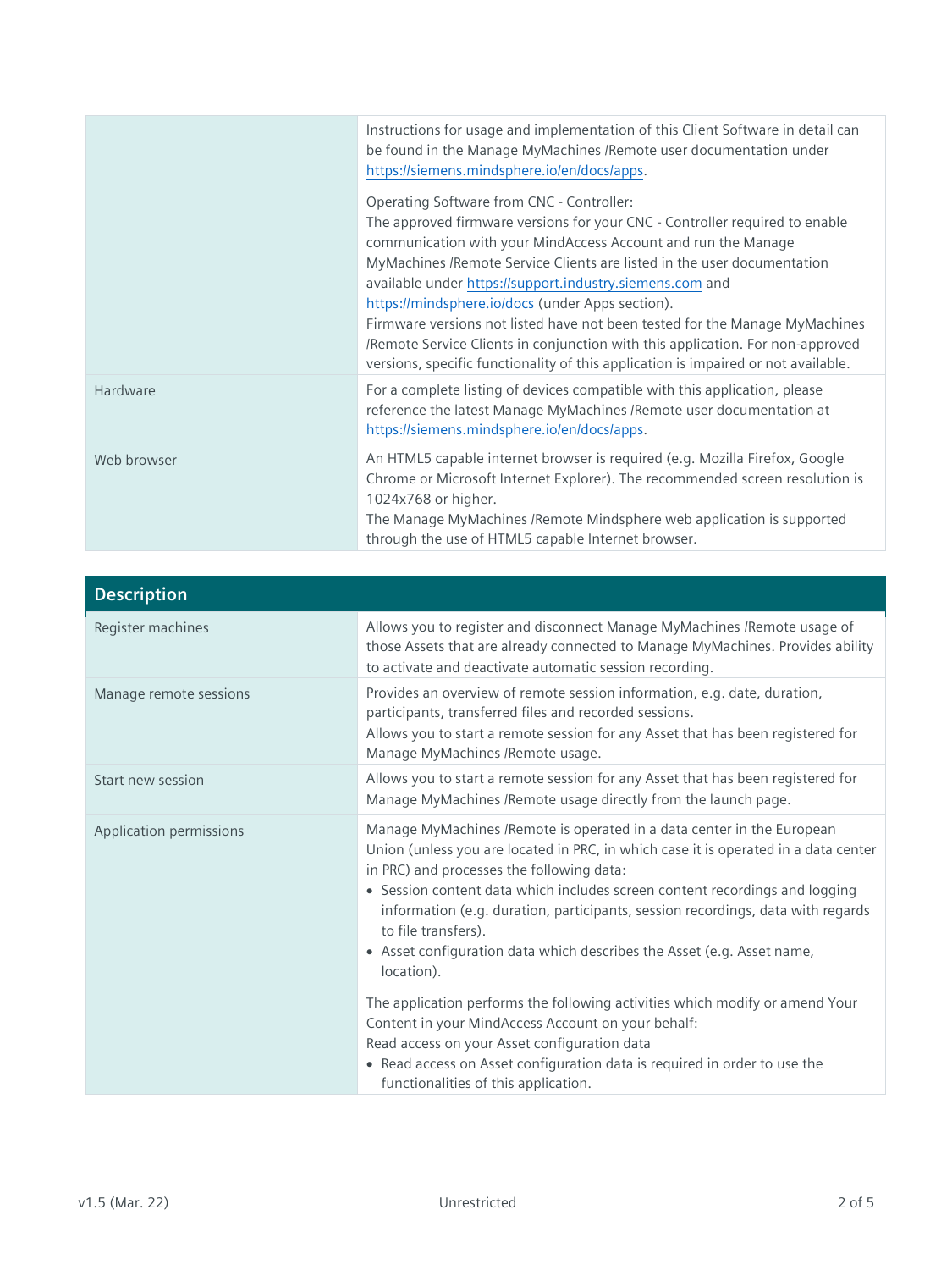| <b>Pricing Model</b>                                                                                                                                                                                                                                                                                                                                                                       |                                                                                                                                                                                                                                                                                                                                                                                                                                                                                                                                                                                                                                                                                                                                                                                                                                                                                                                                                                                                                                                                                                                                                                                                                              |                                    |
|--------------------------------------------------------------------------------------------------------------------------------------------------------------------------------------------------------------------------------------------------------------------------------------------------------------------------------------------------------------------------------------------|------------------------------------------------------------------------------------------------------------------------------------------------------------------------------------------------------------------------------------------------------------------------------------------------------------------------------------------------------------------------------------------------------------------------------------------------------------------------------------------------------------------------------------------------------------------------------------------------------------------------------------------------------------------------------------------------------------------------------------------------------------------------------------------------------------------------------------------------------------------------------------------------------------------------------------------------------------------------------------------------------------------------------------------------------------------------------------------------------------------------------------------------------------------------------------------------------------------------------|------------------------------------|
| Fee                                                                                                                                                                                                                                                                                                                                                                                        | <b>Base subscription</b>                                                                                                                                                                                                                                                                                                                                                                                                                                                                                                                                                                                                                                                                                                                                                                                                                                                                                                                                                                                                                                                                                                                                                                                                     | <b>Operation and Update</b>        |
| Price per Asset                                                                                                                                                                                                                                                                                                                                                                            | 0€ /year <sup>1</sup>                                                                                                                                                                                                                                                                                                                                                                                                                                                                                                                                                                                                                                                                                                                                                                                                                                                                                                                                                                                                                                                                                                                                                                                                        | 540 €/year (365 days) <sup>1</sup> |
| <b>Billing cycle</b>                                                                                                                                                                                                                                                                                                                                                                       | n/a                                                                                                                                                                                                                                                                                                                                                                                                                                                                                                                                                                                                                                                                                                                                                                                                                                                                                                                                                                                                                                                                                                                                                                                                                          | Yearly in advance                  |
| <sup>1)</sup> If a price is displayed in a different currency on the product detail page of Manage MyMachines /Remote on www.mindsphere.io/store in your country of<br>residence (for PRC see the product detail page of Manage MyMachines /Remote on https://shop7fd301n3.market.aliyun.com/) at the date of enablement of the<br>Asset or in the Order Form, such price will be charged. |                                                                                                                                                                                                                                                                                                                                                                                                                                                                                                                                                                                                                                                                                                                                                                                                                                                                                                                                                                                                                                                                                                                                                                                                                              |                                    |
| Base subscription fee                                                                                                                                                                                                                                                                                                                                                                      | The base subscription allows access to the application.                                                                                                                                                                                                                                                                                                                                                                                                                                                                                                                                                                                                                                                                                                                                                                                                                                                                                                                                                                                                                                                                                                                                                                      |                                    |
| Usage-based fee for Operation and<br>Update                                                                                                                                                                                                                                                                                                                                                | Starting with the month the Asset is enabled for the application, the usage-<br>based Operation and Update fee is charged yearly in advance for each enabled<br>Asset for maintenance of the application and for keeping the application up to<br>date.                                                                                                                                                                                                                                                                                                                                                                                                                                                                                                                                                                                                                                                                                                                                                                                                                                                                                                                                                                      |                                    |
| Payment terms                                                                                                                                                                                                                                                                                                                                                                              | The usage-based Operation and Update fee is charged to each enabled Asset<br>yearly in advance (first time in the month after the Asset has been enabled) for 1<br>year.                                                                                                                                                                                                                                                                                                                                                                                                                                                                                                                                                                                                                                                                                                                                                                                                                                                                                                                                                                                                                                                     |                                    |
| Adaptation of fees                                                                                                                                                                                                                                                                                                                                                                         | We may change or add new fees (collectively referred to as "Fee Change") due to<br>and to the extent required to reflect: (i) changes in the quality or functionalities<br>of the Service; (ii) material changes in market conditions; (iii) general increases<br>in wages or other employment costs; and/or (iv) changes in procurement costs<br>due to price changes made by our suppliers, in each case to the extent that the<br>changes affect our provision of the agreed Service. We will notify you of any Fee<br>Change at least 60 days in advance of the effective date of the Fee Change. Any<br>Fee Change will only apply from the beginning of a renewed subscription or for<br>"Evergreen" subscriptions one year after notification of the Fee Change.                                                                                                                                                                                                                                                                                                                                                                                                                                                      |                                    |
| Trial <sup>2</sup>                                                                                                                                                                                                                                                                                                                                                                         | "Trial" refers to an application that has been designated as a "trial" offering in the<br>product description in the applicable Order Form. Any application delivered as a<br>Trial is a "Free of Charge Service" as that term is defined in the MMA. We will<br>notify you by email of the exact start and end date of the Subscription Term for<br>the Trial ("Free Trial Period").<br>You may terminate the Trial at any time during the Free Trial Period by providing<br>written notice to trial@mindsphere.io no later than 14 days prior to the end date<br>of the Free Trial Period. We may terminate your access to the Trial at any time<br>after receipt of your written termination notice. Termination of the Trial shall<br>also result in termination of the respective corresponding paid subscription<br>ordered.<br>During the Free Trial Period, our standard support and service level obligations<br>do not apply. We may however, at our sole discretion, make certain free of<br>charge support services available to you. Upon expiration of the Free Trial<br>Period, the Subscription Term for the respective corresponding paid subscription<br>will begin, and you will be invoiced accordingly. |                                    |
| <sup>2)</sup> Not applicable if you are located in PRC.                                                                                                                                                                                                                                                                                                                                    |                                                                                                                                                                                                                                                                                                                                                                                                                                                                                                                                                                                                                                                                                                                                                                                                                                                                                                                                                                                                                                                                                                                                                                                                                              |                                    |

| <b>Specific Terms</b>   |                                                                                                                                                                                                 |
|-------------------------|-------------------------------------------------------------------------------------------------------------------------------------------------------------------------------------------------|
| Service Level Agreement | The Monthly Uptime Percentage for this application is 90 %. Monthly Uptime<br>Percentage is defined in the MindSphere Supplemental Terms available on<br>www.mindsphere.io/terms <sup>1</sup> . |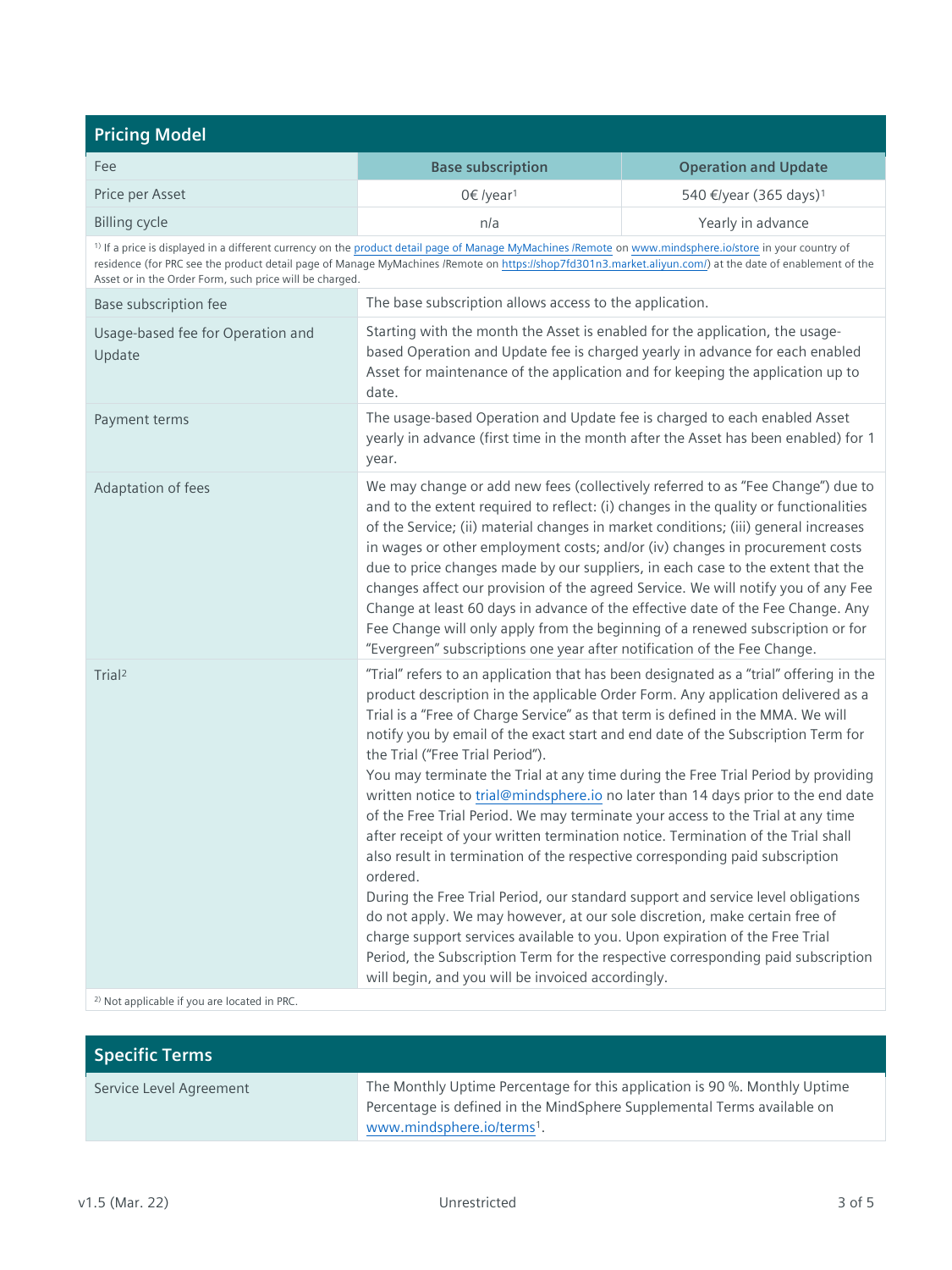| Application use rights                                      | This application can be used as part of OEM Services as described in the Specific<br>Terms for MindAccess IoT Value Plan published on www.mindsphere.io/terms1.<br>Under the Account of your MindAccess IoT Value Plan, you may permit Users of<br>Third Parties to access and use this application for the purpose of receiving a<br>service from you.                                                                                                                                                                                                                                                                                                                                                                                                                                                                                                      |
|-------------------------------------------------------------|--------------------------------------------------------------------------------------------------------------------------------------------------------------------------------------------------------------------------------------------------------------------------------------------------------------------------------------------------------------------------------------------------------------------------------------------------------------------------------------------------------------------------------------------------------------------------------------------------------------------------------------------------------------------------------------------------------------------------------------------------------------------------------------------------------------------------------------------------------------|
| Third Party Terms                                           | The application contains Third Party services, including open source software,<br>commercial software, or software-related managed services, which are subject<br>to additional or different terms, license rights, or require certain notices by their<br>licensors, which we are obliged to pass on to you as your licensor and to which<br>you agree to abide ("Third Party Terms").<br>The Third Party Terms for Manage MyMachines / Remote are made available via<br>the following web link: http://sie.ag/MindSphere-<br>ThirdParty_ManageMyMachinesRemote.                                                                                                                                                                                                                                                                                            |
| Changes to the Product Sheet and<br><b>Specific Terms</b>   | We may update this document from time to time during a Subscription Term in<br>order to reflect any changes agreed with or imposed by our subcontractors<br>(including changes in open source software license terms) or when we introduce<br>new features, supplements, enhancements or capabilities (e.g. that were not<br>previously included with the subscription, but added for no additional fee).<br>Changes shall become binding upon release of a new version of this document<br>on www.mindsphere.io/terms.                                                                                                                                                                                                                                                                                                                                      |
| Support                                                     | Support for this application may be contacted via Industry Online Support<br>https://support.industry.siemens.com.<br>Support is available in English and German.                                                                                                                                                                                                                                                                                                                                                                                                                                                                                                                                                                                                                                                                                            |
| Subscription Term for Operation and<br>Update, termination  | The Subscription Term for the Operation and Update is 1 year for each enabled<br>Asset. Following expiration of the preceding Subscription Term for Operation<br>and Update, the subscription automatically renews with a Subscription Term of 1<br>year unless you disable the respective Asset from your MindAccess Account.<br>You may disable an Asset from the application at any time. In this case, the<br>Subscription Term for Operation and Update will not automatically be extended<br>after it expired and is deemed to be terminated.<br>Once a disabled Asset is enabled again after the end of a valid Subscription Term<br>for Operation and Update, a new Subscription Term for Operation and Update<br>starts and the Operation and Update fee will be applied again as stated above.                                                     |
| Subscription Term for the base<br>subscription, termination | The Subscription Term for the base subscription ends with termination by you or<br>us. You may terminate your subscription to this application at any time.<br>PLEASE NOTE: Upon your termination of the base subscription your Assets will<br>be disabled with immediate effect and you cannot use this application any<br>longer. You are not entitled to enable Assets after this termination. All fees paid<br>by you to us are non-refundable.<br>We may discontinue the operation of the application by giving you at least 1<br>year notice prior to the planned discontinuation date. You are not entitled to<br>enable Assets after this notification. On the date of discontinuation, the Service<br>is terminated and the regulations in the MindSphere Master Agreement<br>regarding the effect of termination and post termination phase apply. |
| Client Software usage rights                                | We grant you the temporary and revocable right to download, install and run the<br>Client Software to support a machine operator using the features of the<br>application. This involves the restricted right to sublicense the Client Software to<br>machine operators, giving them the right to use the Service in order to assist<br>them with troubleshooting their machine.                                                                                                                                                                                                                                                                                                                                                                                                                                                                             |